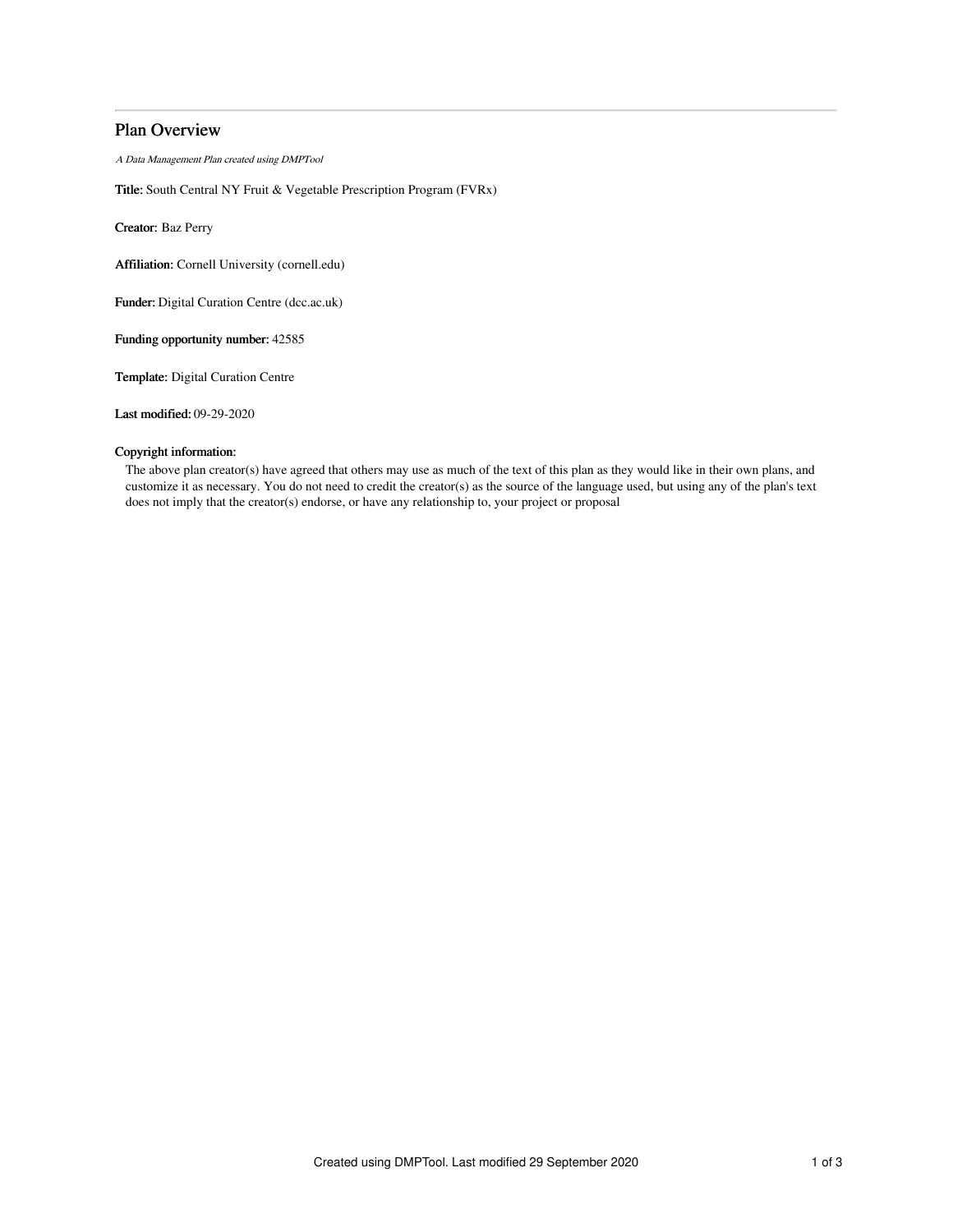## Data Collection

### What data will you collect or create?

Our data collection is divided into two categories: health care data protected under HIPAA regulations and participation and behavioral data used for program evaluation. Lists of data, along with their point of origin, responsible institution and use in evaluation are listed in Table D. The majority of data will be stored in spreadsheets. Databases, if used, will have clear export to CSV function.

With the exemption of some health data stored in electronic medical records, all the data listed is created by our Program Leadership teams and affiliates. Publically available census data and regional and national public health data will be also used for analysis by our evaluation teams at Binghamton University and Cornell University. This data will be properly referenced when added to datasets.

#### How will the data be collected or created?

Data will be stored in a limited number of files that correspond to the following categories: Health Outcomes, Participation Rates, Program Feedback, Behavioral Surveys, Redemption Rates, Cost Measurements. During analysis, evaluators will then create new files with correlations between data points.

Because final datasets will all be sent to evaluators before storage, they will be responsible for organizing an aggregated data file for upload to the institutional repository. Improvements in standardization of data capture and data validation are expected through our Program Leadership collaboration between counties as well as with affiliated national organizations.

## Documentation and Metadata

#### What documentation and metadata will accompany the data?

Data will include information about its origination, including but not limited to the following: Creator (the institution at which the data originated), Date Collected, and Methods Used (ex: phone interview, paper survey, online survey).

Metadata for datasets housed in eCommons at Cornell will include: Title, Author/Contributor, Place of Publication, Institution, Date Published, URL/DOI or identifier, Subjects, Keywords, Abstract/Summary, Language, Notes, Type (dataset).

Metadata for datasets housed in ORB@Binghamton will include: Title, Author/Contributor, Type (dataset), Date Published, URL/DOI or identifier, Keywords, Recommended citation.

## Ethics and Legal Compliance

## How will you manage any ethical issues?

Informed consent will be established by all health care providers working with participants. Participants will only be asked for permission to use their health data without identifiers.

Informed consent will also be established at CCE-Tompkins to inform participants about the behavioral and program research being gathered by staff members.

#### How will you manage copyright and Intellectual Property Rights (IP/IPR) issues?

All datasets will be available in the public domain.

## Storage and Backup

#### How will the data be stored and backed up during the research?

Program teams have the opportunity to work with The Cornell Restricted Access Data Center (CRADC), which will help continue to update our data security plans and backup our research data sets, and provide access to a variety of data analysis software applications.

#### How will you manage access and security?

Privacy measures for participant data is a high priority and handled in accordance with HIPAA requirements. All identifiable health data is generated and recorded at health care providers and remains in their possession. Datasets are de-identified or aggregated before sharing with evaluation teams at Binghamton University and Cornell University using secure file transfer systems.

Behavioral and participation data that is not regulated under HIPAA will originate with and be recorded by Program Leadership teams and their affiliates (including behavioral survey data, redemption tracking data, web resources use data, evaluation questionairres). This data may be shared between team members using the following security measures: keeping paper forms in a locked file cabinet at a secure instituional location that only team members can access, accessing digital datasets only on encypted devises either within an institutional network or through a VPN (virtual private network), using secure file transfer systems to share datasets within the team and to share de-identified data and aggregated data with evaluation teams at Binghamton University and Cornell University.

Every individual collaborator with access to non-aggregated data will be listed and covered under their associated IRB. Only those listed as "researchers" on an IRB will have access to edit datasets for formatting and analysis.

Under the guidance of their IRB, evaluators will be responsible for using best practices in sharing this de-identified and aggregate data between team members and transfering datasets to their institutional repositories.

### Selection and Preservation